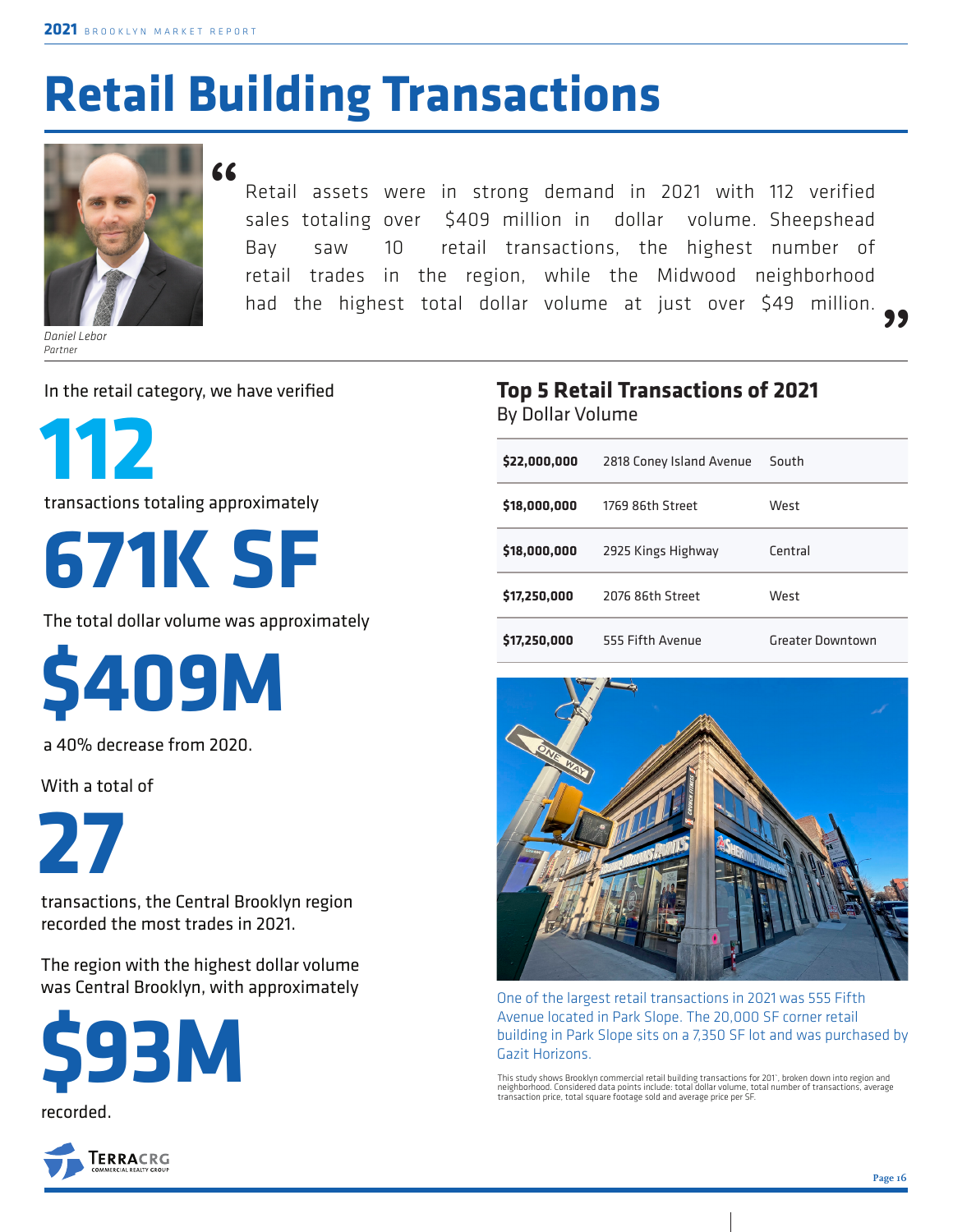#### **2021** BROOKLYN MARKET REPORT

| . .<br>. .<br>۰.<br>. . |  |
|-------------------------|--|

| Region                           | Neighborhood          | <b>Dollar Volume</b> | <b>Total</b><br><b>Transactions</b> | Avg.<br><b>Transaction</b> | <b>Total SF</b> | Avg. PPSF* |
|----------------------------------|-----------------------|----------------------|-------------------------------------|----------------------------|-----------------|------------|
| <b>Central Brooklyn</b>          | Borough Park          | \$21,518,425         | 8                                   | \$2.689.803                | 34,981          | \$615      |
|                                  | East Flatbush         | \$11,722,500         | $\overline{7}$                      | \$1,674,643                | 30,875          | \$380      |
|                                  | Flatbush              | \$2,160,000          | $\mathbf{1}$                        | \$2,160,000                | 3,900           | \$554      |
|                                  | Flatlands             | \$3,980,000          | $\overline{3}$                      | \$1,326,667                | 11,969          | \$333      |
|                                  | Kensington            | \$4,915,362          | $\overline{2}$                      | \$2,457,681                | 4.289           | \$1.146    |
|                                  | Midwood               | \$49,192,857         | 6                                   | \$8,198,810                | 76,976          | \$639      |
|                                  | <b>Total/Average</b>  | \$93,489,144         | 27                                  | \$3,462,561                | 162,990         | \$574      |
| <b>East Brooklyn</b>             | Brownsville           | \$6,904,005          | $\overline{7}$                      | \$986,286                  | 30,100          | \$229      |
|                                  | Canarsie              | \$5,054,853          | 4                                   | \$1,263,713                | 8,296           | \$609      |
|                                  | Cypress Hills         | \$1,200,000          | $\mathbf{1}$                        | \$1,200,000                | 4,455           | \$269      |
|                                  | East New York         | \$1,425,000          | $\overline{2}$                      | \$712,500                  | 8,325           | \$171      |
|                                  | <b>Total/Average</b>  | \$14,583,858         | 14                                  | \$1,041,704                | 51,176          | \$285      |
| <b>Greater Downtown Brooklyn</b> | Boerum Hill           | \$2,000,000          | $\mathbf{1}$                        | \$2,000,000                | 3,060           | \$654      |
|                                  | Brooklyn Heights      | \$2,065,500          | 1                                   | \$2,065,500                | 3,527           | \$586      |
|                                  | Columbia Waterfront   | \$2,250,000          | 1                                   | \$2,250,000                | 4,300           | \$523      |
|                                  | Downtown              | \$5,800,000          | $\mathbf{1}$                        | \$5,800,000                | 5,090           | \$1,139    |
|                                  | Gowanus               | \$7,308,669          | 4                                   | \$1,827,167                | 13,511          | \$541      |
|                                  | Park Slope            | \$24,200,600         | 3                                   | \$8,066,867                | 30,502          | \$793      |
|                                  | <b>Total/Average</b>  | \$43,624,769         | 11                                  | \$3,965,888                | 59,990          | \$727      |
| <b>North Brooklyn</b>            | East Williamsburg     | \$20,137,000         | 3                                   | \$6,712,333                | 27,117          | \$743      |
|                                  | Greenpoint            | \$12,735,000         | $\overline{3}$                      | \$4,245,000                | 23,126          | \$551      |
|                                  | Williamsburg          | \$25,465,000         | 5                                   | \$5,093,000                | 29,471          | \$864      |
|                                  | <b>Total/Average</b>  | \$58,337,000         | 11                                  | \$5,303,364                | 79,714          | \$732      |
| <b>North-Central Brooklyn</b>    | Bedford-Stuyvesant    | \$28,199,250         | 5                                   | \$5,639,850                | 61,777          | \$456      |
|                                  | <b>Bushwick</b>       | \$4,639,325          | $\overline{3}$                      | \$1,546,442                | 16,442          | \$282      |
|                                  | Crown Heights South   | \$2,650,000          | $\mathbf{1}$                        | \$2,650,000                | 5,450           | \$486      |
|                                  | <b>Total/Average</b>  | \$35,488,575         | 9                                   | \$3,943,175                | 83,669          | \$424      |
| <b>South Brooklyn</b>            | <b>Brighton Beach</b> | \$2,250,000          | $\mathbf{1}$                        | \$2,250,000                | 2,800           | \$804      |
|                                  | Coney Island          | \$5,500,000          | 1                                   | \$5,500,000                | 9,860           | \$558      |
|                                  | Gerritsen Beach       | \$375,000            | $\mathbf{1}$                        | \$375,000                  | 940             | \$399      |
|                                  | Gravesend             | \$19,961,888         | 9                                   | \$2,217,988                | 31,307          | \$638      |
|                                  | Sheepshead Bay        | \$40,473,000         | 10                                  | \$4,047,300                | 61,722          | \$656      |
|                                  | <b>Total/Average</b>  | \$68,559,888         | 22                                  | \$3,116,359                | 106,629         | \$643      |
| <b>West Brooklyn</b>             | Bath Beach            | \$28,010,000         | 4                                   | \$7,002,500                | 21,358          | \$1,311    |
|                                  | Bay Ridge             | \$17,475,000         | $\overline{2}$                      | \$8,737,500                | 15,010          | \$1,164    |
|                                  | Bensonhurst           | \$37,950,000         | 6                                   | \$6,325,000                | 67,470          | \$562      |
|                                  | Dyker Heights         | \$1,400,000          | 1                                   | \$1,400,000                | 2,300           | \$609      |
|                                  | Fort Hamilton         | \$8,445,000          | 3                                   | \$2,815,000                | 17,232          | \$490      |
|                                  | Sunset Park           | \$1,765,849          | $\overline{2}$                      | \$882,924                  | 3,780           | \$467      |
|                                  | <b>Total/Average</b>  | \$95,045,849         | 18                                  | \$5,280,325                | 127,150         | \$748      |
| <b>Brooklyn Wide</b>             |                       | \$409,129,082        | 112                                 | \$3,652,938                | 671,318         | \$609      |

\* Price per Square Foot